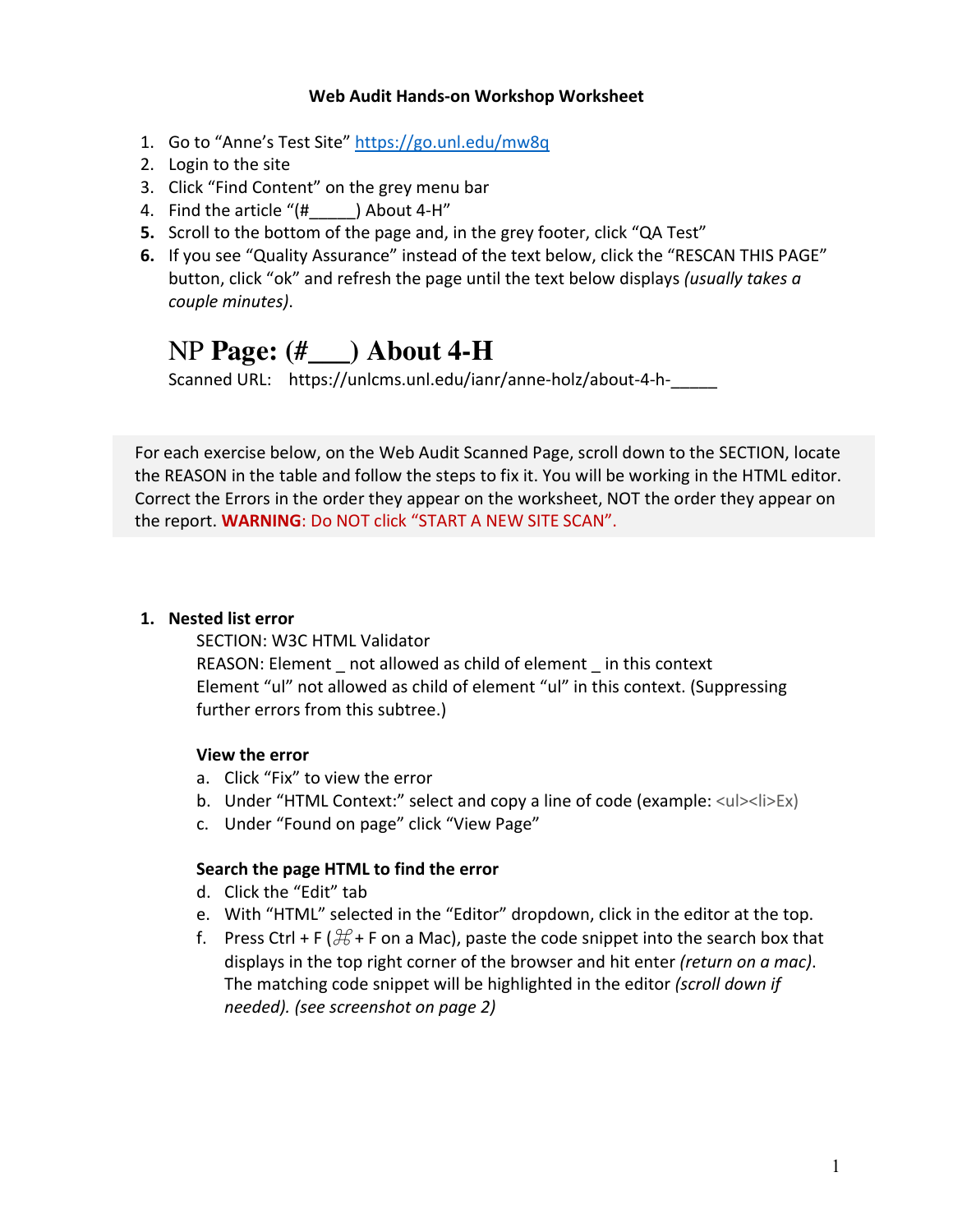| Secure   https://unlcms.unl.edu/ianr/anne-holz/node/88/edit<br>D.<br>м<br><b>Advanced help</b><br>Content Structure<br><b>Modules</b><br><b>Configuration</b><br><b>Reports</b><br>Help<br>$1 > E$<br><b>Dashboard</b><br>Appearance People<br>$1/1$ $\wedge$ $\vee$<br>Add content Find content Related Links Footer Contact Us Navigation Links Twig<br><b>VIEW</b><br><b>EDIT</b><br><b>OUTLINE</b><br><b>REVISIONS</b><br><b>Search box</b><br><img src="images/workshop/4-h-kids-greenhouse.jpg" style="margin-left: 20px; margin-right: 20px; float: left;" width="350"/><br><p>4-H began in the early 1900's as Corn Clubs for boys and Canning Clubs for girls. Although the program has changed a lot through the years, it has always been a program designed to help<br/><p>4-H is a national organization delivered by Cooperative Extension-a community of more than 100 public universities across the nation that provides experiences where young people learn by<br/>doing. Youth complete hands-on projects in areas like health, science, agriculture and citizenship, in a positive environment where they receive guidance from adult mentors and are encouraged to<br/>take on proactive leadership roles. Kids experience 4-H in every county and parish in the country.</p><br/><p>Nebraska 4-H prepares young people for successful futures. Educational programs place a strong emphasis on the following life skills.</p><br/><li>Critical thinking</li><br/><b>Highlighted code snippet</b><br/><li>Problem-solvmg</li><br/>di&gt;Critical thinking<!--/--><br/><li>Goarsemng</li><br/><li>Social skills</li><br/><b>HTML Editor</b><br/><li>Communication</li></p> |                                                          |  |  |                       |
|-------------------------------------------------------------------------------------------------------------------------------------------------------------------------------------------------------------------------------------------------------------------------------------------------------------------------------------------------------------------------------------------------------------------------------------------------------------------------------------------------------------------------------------------------------------------------------------------------------------------------------------------------------------------------------------------------------------------------------------------------------------------------------------------------------------------------------------------------------------------------------------------------------------------------------------------------------------------------------------------------------------------------------------------------------------------------------------------------------------------------------------------------------------------------------------------------------------------------------------------------------------------------------------------------------------------------------------------------------------------------------------------------------------------------------------------------------------------------------------------------------------------------------------------------------------------------------------------------------------------------------------------------------------------------------------------------|----------------------------------------------------------|--|--|-----------------------|
|                                                                                                                                                                                                                                                                                                                                                                                                                                                                                                                                                                                                                                                                                                                                                                                                                                                                                                                                                                                                                                                                                                                                                                                                                                                                                                                                                                                                                                                                                                                                                                                                                                                                                                 |                                                          |  |  |                       |
|                                                                                                                                                                                                                                                                                                                                                                                                                                                                                                                                                                                                                                                                                                                                                                                                                                                                                                                                                                                                                                                                                                                                                                                                                                                                                                                                                                                                                                                                                                                                                                                                                                                                                                 |                                                          |  |  |                       |
|                                                                                                                                                                                                                                                                                                                                                                                                                                                                                                                                                                                                                                                                                                                                                                                                                                                                                                                                                                                                                                                                                                                                                                                                                                                                                                                                                                                                                                                                                                                                                                                                                                                                                                 |                                                          |  |  | <b>Edit shortcuts</b> |
|                                                                                                                                                                                                                                                                                                                                                                                                                                                                                                                                                                                                                                                                                                                                                                                                                                                                                                                                                                                                                                                                                                                                                                                                                                                                                                                                                                                                                                                                                                                                                                                                                                                                                                 |                                                          |  |  |                       |
|                                                                                                                                                                                                                                                                                                                                                                                                                                                                                                                                                                                                                                                                                                                                                                                                                                                                                                                                                                                                                                                                                                                                                                                                                                                                                                                                                                                                                                                                                                                                                                                                                                                                                                 | Home » About Herbie County 4-H (#1)                      |  |  |                       |
|                                                                                                                                                                                                                                                                                                                                                                                                                                                                                                                                                                                                                                                                                                                                                                                                                                                                                                                                                                                                                                                                                                                                                                                                                                                                                                                                                                                                                                                                                                                                                                                                                                                                                                 | <i>Edit Basic page</i> (#1) About Herbie County 4-H o    |  |  | <b>LOG</b>            |
|                                                                                                                                                                                                                                                                                                                                                                                                                                                                                                                                                                                                                                                                                                                                                                                                                                                                                                                                                                                                                                                                                                                                                                                                                                                                                                                                                                                                                                                                                                                                                                                                                                                                                                 |                                                          |  |  |                       |
|                                                                                                                                                                                                                                                                                                                                                                                                                                                                                                                                                                                                                                                                                                                                                                                                                                                                                                                                                                                                                                                                                                                                                                                                                                                                                                                                                                                                                                                                                                                                                                                                                                                                                                 | Title *                                                  |  |  |                       |
|                                                                                                                                                                                                                                                                                                                                                                                                                                                                                                                                                                                                                                                                                                                                                                                                                                                                                                                                                                                                                                                                                                                                                                                                                                                                                                                                                                                                                                                                                                                                                                                                                                                                                                 | (#1) About Herbie County 4-H                             |  |  |                       |
|                                                                                                                                                                                                                                                                                                                                                                                                                                                                                                                                                                                                                                                                                                                                                                                                                                                                                                                                                                                                                                                                                                                                                                                                                                                                                                                                                                                                                                                                                                                                                                                                                                                                                                 |                                                          |  |  |                       |
|                                                                                                                                                                                                                                                                                                                                                                                                                                                                                                                                                                                                                                                                                                                                                                                                                                                                                                                                                                                                                                                                                                                                                                                                                                                                                                                                                                                                                                                                                                                                                                                                                                                                                                 | <b>Body (Edit summary)</b>                               |  |  |                       |
|                                                                                                                                                                                                                                                                                                                                                                                                                                                                                                                                                                                                                                                                                                                                                                                                                                                                                                                                                                                                                                                                                                                                                                                                                                                                                                                                                                                                                                                                                                                                                                                                                                                                                                 | <div class="wdn-inner-wrapper"></div>                    |  |  |                       |
|                                                                                                                                                                                                                                                                                                                                                                                                                                                                                                                                                                                                                                                                                                                                                                                                                                                                                                                                                                                                                                                                                                                                                                                                                                                                                                                                                                                                                                                                                                                                                                                                                                                                                                 |                                                          |  |  |                       |
|                                                                                                                                                                                                                                                                                                                                                                                                                                                                                                                                                                                                                                                                                                                                                                                                                                                                                                                                                                                                                                                                                                                                                                                                                                                                                                                                                                                                                                                                                                                                                                                                                                                                                                 |                                                          |  |  |                       |
|                                                                                                                                                                                                                                                                                                                                                                                                                                                                                                                                                                                                                                                                                                                                                                                                                                                                                                                                                                                                                                                                                                                                                                                                                                                                                                                                                                                                                                                                                                                                                                                                                                                                                                 | children become productive members of their communities. |  |  |                       |
|                                                                                                                                                                                                                                                                                                                                                                                                                                                                                                                                                                                                                                                                                                                                                                                                                                                                                                                                                                                                                                                                                                                                                                                                                                                                                                                                                                                                                                                                                                                                                                                                                                                                                                 |                                                          |  |  |                       |
|                                                                                                                                                                                                                                                                                                                                                                                                                                                                                                                                                                                                                                                                                                                                                                                                                                                                                                                                                                                                                                                                                                                                                                                                                                                                                                                                                                                                                                                                                                                                                                                                                                                                                                 |                                                          |  |  |                       |
|                                                                                                                                                                                                                                                                                                                                                                                                                                                                                                                                                                                                                                                                                                                                                                                                                                                                                                                                                                                                                                                                                                                                                                                                                                                                                                                                                                                                                                                                                                                                                                                                                                                                                                 |                                                          |  |  |                       |
|                                                                                                                                                                                                                                                                                                                                                                                                                                                                                                                                                                                                                                                                                                                                                                                                                                                                                                                                                                                                                                                                                                                                                                                                                                                                                                                                                                                                                                                                                                                                                                                                                                                                                                 |                                                          |  |  |                       |
|                                                                                                                                                                                                                                                                                                                                                                                                                                                                                                                                                                                                                                                                                                                                                                                                                                                                                                                                                                                                                                                                                                                                                                                                                                                                                                                                                                                                                                                                                                                                                                                                                                                                                                 |                                                          |  |  |                       |
|                                                                                                                                                                                                                                                                                                                                                                                                                                                                                                                                                                                                                                                                                                                                                                                                                                                                                                                                                                                                                                                                                                                                                                                                                                                                                                                                                                                                                                                                                                                                                                                                                                                                                                 | $ul$                                                     |  |  |                       |
|                                                                                                                                                                                                                                                                                                                                                                                                                                                                                                                                                                                                                                                                                                                                                                                                                                                                                                                                                                                                                                                                                                                                                                                                                                                                                                                                                                                                                                                                                                                                                                                                                                                                                                 |                                                          |  |  |                       |
|                                                                                                                                                                                                                                                                                                                                                                                                                                                                                                                                                                                                                                                                                                                                                                                                                                                                                                                                                                                                                                                                                                                                                                                                                                                                                                                                                                                                                                                                                                                                                                                                                                                                                                 |                                                          |  |  |                       |
|                                                                                                                                                                                                                                                                                                                                                                                                                                                                                                                                                                                                                                                                                                                                                                                                                                                                                                                                                                                                                                                                                                                                                                                                                                                                                                                                                                                                                                                                                                                                                                                                                                                                                                 | $ul$                                                     |  |  |                       |
|                                                                                                                                                                                                                                                                                                                                                                                                                                                                                                                                                                                                                                                                                                                                                                                                                                                                                                                                                                                                                                                                                                                                                                                                                                                                                                                                                                                                                                                                                                                                                                                                                                                                                                 | <li>Experiential learning</li>                           |  |  |                       |
|                                                                                                                                                                                                                                                                                                                                                                                                                                                                                                                                                                                                                                                                                                                                                                                                                                                                                                                                                                                                                                                                                                                                                                                                                                                                                                                                                                                                                                                                                                                                                                                                                                                                                                 |                                                          |  |  |                       |
|                                                                                                                                                                                                                                                                                                                                                                                                                                                                                                                                                                                                                                                                                                                                                                                                                                                                                                                                                                                                                                                                                                                                                                                                                                                                                                                                                                                                                                                                                                                                                                                                                                                                                                 |                                                          |  |  |                       |
|                                                                                                                                                                                                                                                                                                                                                                                                                                                                                                                                                                                                                                                                                                                                                                                                                                                                                                                                                                                                                                                                                                                                                                                                                                                                                                                                                                                                                                                                                                                                                                                                                                                                                                 | $<$ /ul>                                                 |  |  |                       |
|                                                                                                                                                                                                                                                                                                                                                                                                                                                                                                                                                                                                                                                                                                                                                                                                                                                                                                                                                                                                                                                                                                                                                                                                                                                                                                                                                                                                                                                                                                                                                                                                                                                                                                 |                                                          |  |  |                       |
|                                                                                                                                                                                                                                                                                                                                                                                                                                                                                                                                                                                                                                                                                                                                                                                                                                                                                                                                                                                                                                                                                                                                                                                                                                                                                                                                                                                                                                                                                                                                                                                                                                                                                                 |                                                          |  |  |                       |
|                                                                                                                                                                                                                                                                                                                                                                                                                                                                                                                                                                                                                                                                                                                                                                                                                                                                                                                                                                                                                                                                                                                                                                                                                                                                                                                                                                                                                                                                                                                                                                                                                                                                                                 |                                                          |  |  |                       |
|                                                                                                                                                                                                                                                                                                                                                                                                                                                                                                                                                                                                                                                                                                                                                                                                                                                                                                                                                                                                                                                                                                                                                                                                                                                                                                                                                                                                                                                                                                                                                                                                                                                                                                 | Tesponsium, Vi>                                          |  |  |                       |
|                                                                                                                                                                                                                                                                                                                                                                                                                                                                                                                                                                                                                                                                                                                                                                                                                                                                                                                                                                                                                                                                                                                                                                                                                                                                                                                                                                                                                                                                                                                                                                                                                                                                                                 | <li>Citizenship</li>                                     |  |  |                       |
|                                                                                                                                                                                                                                                                                                                                                                                                                                                                                                                                                                                                                                                                                                                                                                                                                                                                                                                                                                                                                                                                                                                                                                                                                                                                                                                                                                                                                                                                                                                                                                                                                                                                                                 |                                                          |  |  |                       |
| More information about text formats @                                                                                                                                                                                                                                                                                                                                                                                                                                                                                                                                                                                                                                                                                                                                                                                                                                                                                                                                                                                                                                                                                                                                                                                                                                                                                                                                                                                                                                                                                                                                                                                                                                                           |                                                          |  |  |                       |
|                                                                                                                                                                                                                                                                                                                                                                                                                                                                                                                                                                                                                                                                                                                                                                                                                                                                                                                                                                                                                                                                                                                                                                                                                                                                                                                                                                                                                                                                                                                                                                                                                                                                                                 | Editor: HTML                                             |  |  |                       |

A nested list needs to be in-between the <li></li> of the list item it's indented under.

# **Change this:** <li>Problem-solving</li> <ul><li>Experiential learning</li> <li>Critical thinking</li> <li>Goal setting</li>  $<$ /ul $>$

# **To this:**

<li>Problem-solving <ul><li>Experiential learning</li> <li>Critical thinking</li> <li>Goal setting</li>  $<$ /ul $>$ </li>

- g. Click "Save"
- h. Click "QA Test" in the footer to return to the Web Audit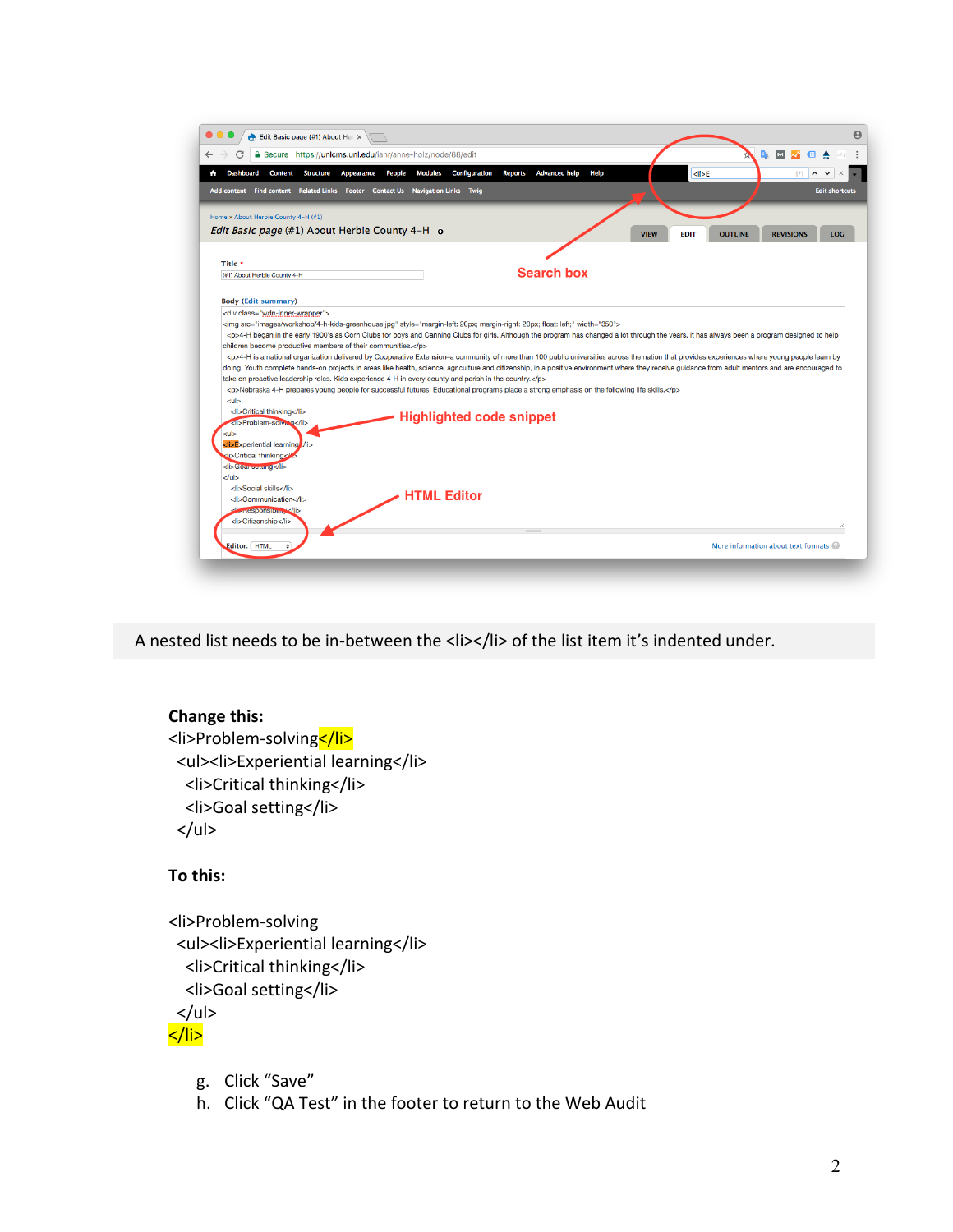i. On the Web Audit page, on the left, click "RESCAN THIS PAGE", refresh and check that the error is no longer listed on the report.

# **2. Empty links and linked images with no alt text errors**

SECTION: aXe Accessibility Metric REASON: fix both errors): Links must have discernible text

There are two "links must have discernable text" errors on the report. You can get this error when an  $\langle a... \rangle \langle a \rangle$  has no text in-between the opening and closing tag or a linked image has no alt text.

- a. Click "Fix" to view the "links must have discernable text" error
- b. Under "HTML Context:" select and copy the image name (example: pick-your-project-logo.png)
- c. Under "Found on page" click "View Page"
- d. Click the "Edit" tab and search for the error
- e. Add the missing alt attribute and text

When an image is linked, the alt text should describe the page the image is linking to instead of the image itself.

#### **Change this:**

<img src="images/workshop/pick-your-project-logo.png" style="width: 80%">

#### **To this:**

<img src="images/workshop/pick-your-project-logo.png" style="width: 80%" alt="4-H pick your project online selection guide">

- f. Click "Save"
- g. Click "QA Test" in the footer to return to the Web Audit
- h. Click "Fix" to view the other "links must have discernable text" error
- i. Under "HTML Context:" select and copy the line of code (example: <a href="http://ianr.unl.edu"></a>)
- j. Under "Found on page" click "View Page"
- k. Click the "Edit" tab and search for the error
- l. Delete the unnecessary <a href="http://ianr.unl.edu"></a>
- m. Click "Save"
- n. Click "QA Test" in the footer to return to the Web Audit
- o. On the Web Audit page, on the left, click "RESCAN THIS PAGE", refresh and check that the errors are no longer listed on the report.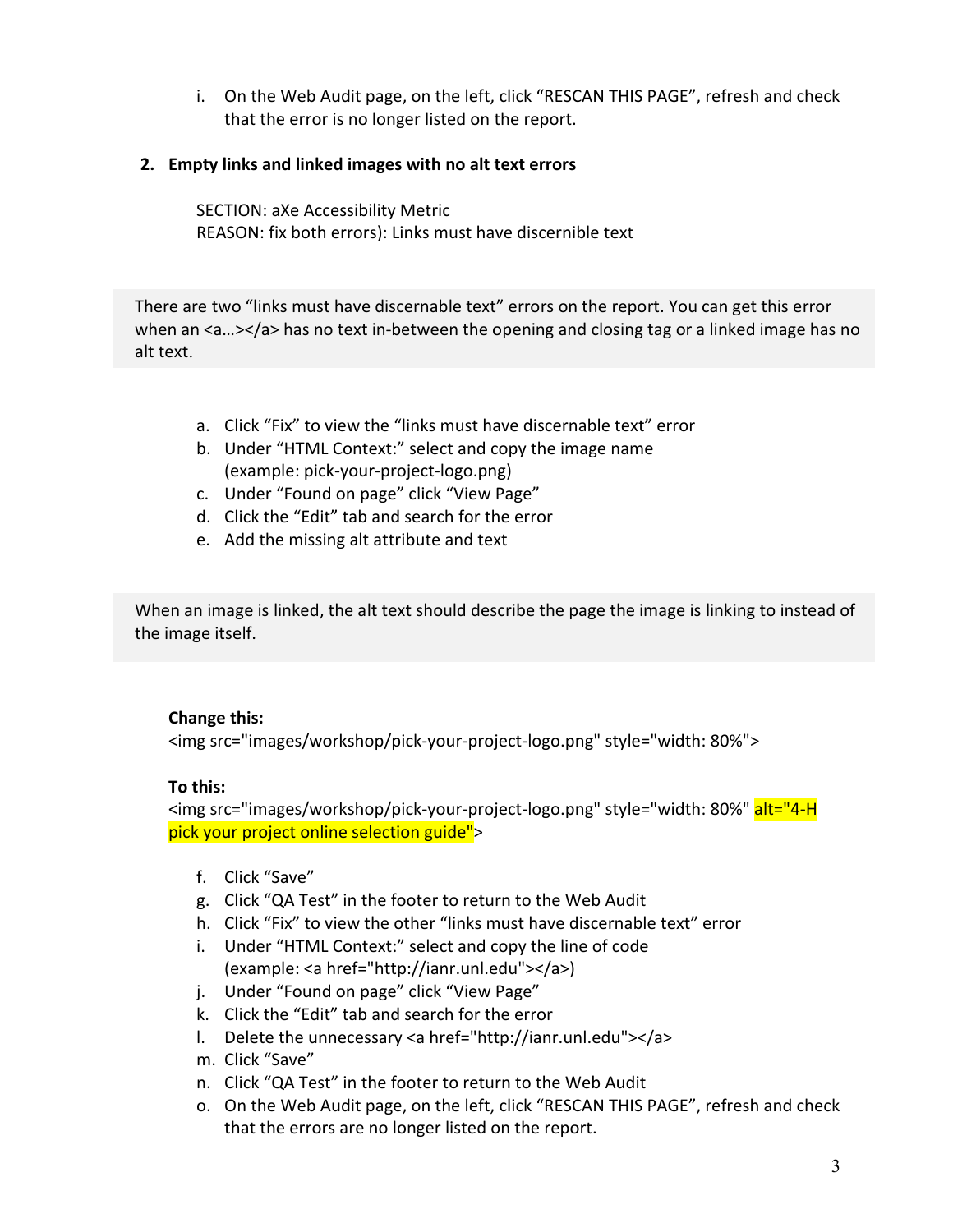# **3. Missing alt text error**

SECTION: aXe Accessibility Metric REASON: Images must have alternate text

- a. Click "Fix" to view the error
- b. Under "HTML Context:" select and copy the image name (example: 4-h-kids-greenhouse.jpg)
- c. Under "Found on page" click "View Page"
- d. Click the "Edit" tab and search for the error

#### **Change this:**

<img src="images/workshop/4-h-kids-greenhouse.jpg" style="margin-left: 20px; marginright: 20px; float: left;" width="350">

#### **To this:**

<img src="images/workshop/4-h-kids-greenhouse.jpg" style="margin-left: 20px; marginright: 20px; float: left;" width="350" alt="kids in a greenhouse">

- e. Click "Save"
- f. Click "QA Test" in the footer to return to the Web Audit

When an image is not linked, the alt text should describe the image.

#### **4. Text on a background color doesn't have enough contrast error**

SECTION: aXe Accessibility Metric REASON: Elements must have sufficient color contrast

- **a.** Click "Fix" to view the error
- **b.** Open a new browser tab (Press Ctrl + T on a PC or  $\mathcal{H}$  + T on a mac) or browser window and go to the Color Contrast Checker  $https://go.unl.edu/qqd0$
- **c.** Go back to the Web Audit "How to fix..." page, under the "Help Text" heading, copy the foreground color hex value (example: 5b5b5a)
- **d.** Go back to the Color Contrast Checker page and paste the value into the Foreground Color box.
- **e.** Go back to the Web Audit "How to fix..." page, under the "Help Text" heading, copy the background color hex value (example: cfcec7)
- **f.** Go back to the Color Contrast Checker page and paste the value into the Background Color box then click enter (return on a Mac).
- **g.** Click, drag and release the Background Color box "Value" slider in small increments to the right until WCAG 2 AA Compliant displays "YES" in the "Results" box.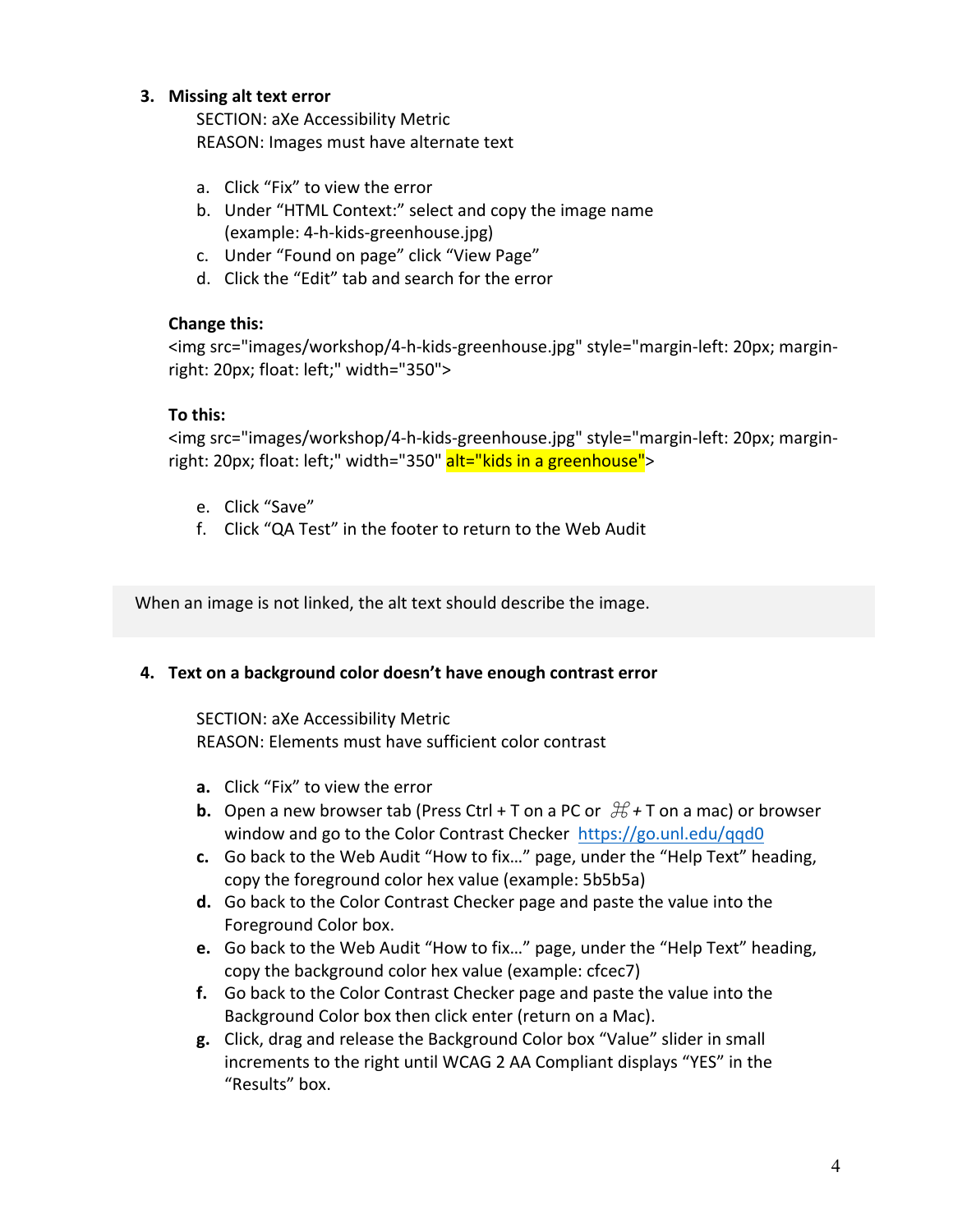| <b>Colour Contrast Check</b>                                                                                             |                                                                                                                                                                                                                                                                                                                                                                                                                                                                   |                                                                                    |  |
|--------------------------------------------------------------------------------------------------------------------------|-------------------------------------------------------------------------------------------------------------------------------------------------------------------------------------------------------------------------------------------------------------------------------------------------------------------------------------------------------------------------------------------------------------------------------------------------------------------|------------------------------------------------------------------------------------|--|
| Date created: January 11, 2005<br>Date last modified: January 11, 2015                                                   | <b>Must display YES to pass</b>                                                                                                                                                                                                                                                                                                                                                                                                                                   |                                                                                    |  |
| - Foreground Colour: -<br># 5B5B5A<br><b>Read</b> :<br>Green:<br>Blue:<br>Hue $(°)$<br>Saturation (%):<br>Value $(\%)$ : | <b>Background Colour: -</b><br><b>Results</b><br># CFCEC7<br>This is example text. Some of it bolded.<br>Some of it italicized.<br>hod:<br>Brightness Difference: (> 125)<br>Green:<br>Colour Difference: (>= 500)<br>Blue:<br>Are colours compliant?<br><b>Contrast Ratio</b><br>Hue $(°)$ :<br><b>WCAG 2 AA Compliant</b><br>Saturation (%):<br>WCAG 2 AA Compliant (18pt+)<br><b>WCAG 2 AAA Compliant</b><br><b>Value (%):</b><br>WCAG 2 AAA Compliant (18pt+) | 114,615<br>340<br><b>NO</b><br>1.307<br><b>NO</b><br>YES<br><b>NO</b><br><b>NO</b> |  |

- h. Go back to the Web Audit "How to fix..." page
- i. Under "Found on page" click "View Page"
- j. Click the "Edit" tab and search for the background color "cfcec7"
- **k.** Go back to the Color Contrast Checker page and copy the new background color hex value (six numbers/letters)
- I. Go back to the Editor page
- m. Delete the background-color hex value "cfcec7" and paste the new hex value
- n. Click "Save"
- o. Click "OA Test" in the footer to return to the Web Audit

#### **5. Youtube Iframe embed code errors**

When you copy and paste embed code from the YouTube site, it produces three errors.

SECTION: aXe Accessibility Metric REASON: Frames must have title attribute

- a. Click "Fix" to view the error
- b. Under "Found on page" click "View Page"
- c. Copy the title that displays on the video (example: Nebraska Extension 4-H Framework)
- d. Click the "Edit" tab and scroll halfway down in the Editor, until you find "<iframe"
- **e.** In the <iframe> tag, add title="Video Player:" and paste the video's title after the  $^{\prime\prime}$ :"

#### **Change this:**

<iframe width="560" height="315" src="https://www.youtube.com/embed/M\_V71vty2k" frameborder="0" allow="autoplay; encrypted-media" allowfullscreen></iframe>

#### **To this:**

<iframe width="560" height="315" src="https://www.youtube.com/embed/M\_V71vty2k" frameborder="0" allow="autoplay; encrypted-media" allowfullscreen title="Video Player: Nebraska Extension 4-H Framework" ></iframe>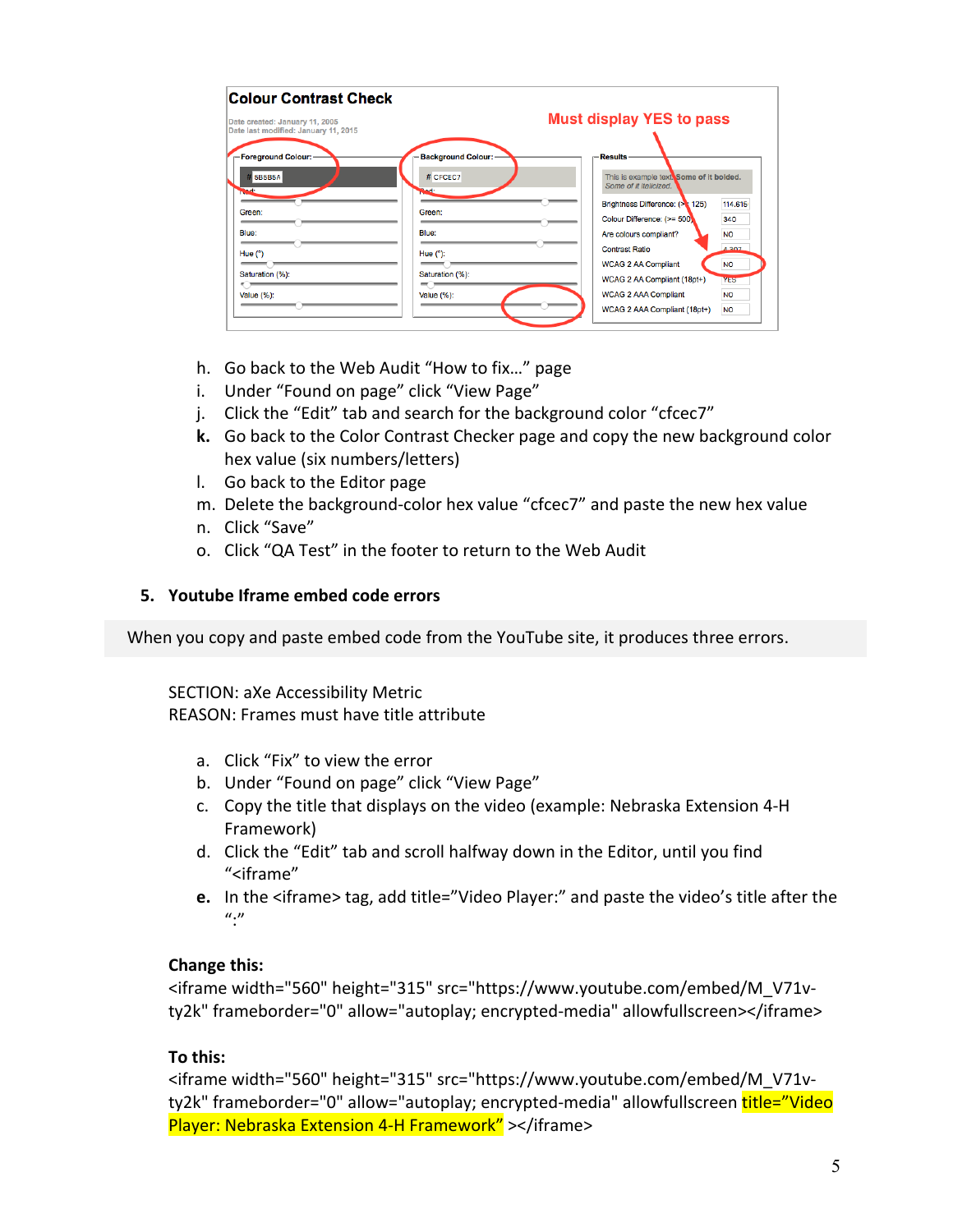- f. Click "Save"
- g. Click "QA Test" in the footer to return to the Web Audit

# SECTION: W3C HTML Validator

REASON: The attribute on the element is obsolete. Use CSS instead The "frameborder" attribute on the "iframe" element is obsolete. Use CSS instead.

- **a.** Click "Fix" to view the error
- b. Under "Found on page" click "View Page"
- c. Click the "Edit" tab and scroll halfway down in the Editor, until you find "<iframe"
- **d.** Delete frameborder=" $0$ " in the  $\leq$ iframe  $\geq$  tag

# **Change this:**

<iframe width="560" height="315" src="https://www.youtube.com/embed/M\_V71vty2k" frameborder="0" allow="autoplay; encrypted-media" allowfullscreen title="Video Player: Nebraska Extension 4-H Framework" ></iframe>

# **To this:**

<iframe width="560" height="315" src="https://www.youtube.com/embed/M\_V71vty2k" allow="autoplay; encrypted-media" allowfullscreen title="Video Player: Nebraska Extension 4-H Framework" ></iframe>

- e. Click "Save"
- f. Click "QA Test" in the footer to return to the Web Audit

# SECTION: W3C HTML Validator

REASON: Attribute \_ is not allowed on \_ element Attribute "allow" not allowed on element "iframe" at this point.

- **a.** Click "Fix" to view the error
- b. Under "Found on page" click "View Page"
- c. Click the "Edit" tab and scroll halfway down in the Editor, until you find "<iframe"
- **d.** Delete allow="autoplay; encrypted-media" in the <iframe> tag

# **Change this:**

<iframe width="560" height="315" src="https://www.youtube.com/embed/M\_V71vty2k" allow="autoplay; encrypted-media" allowfullscreen title="Video Player: Nebraska Extension 4-H Framework" ></iframe>

# **To this:**

<iframe width="560" height="315" src="https://www.youtube.com/embed/M\_V71vty2k" title="Video Player: Nebraska Extension 4-H Framework" ></iframe>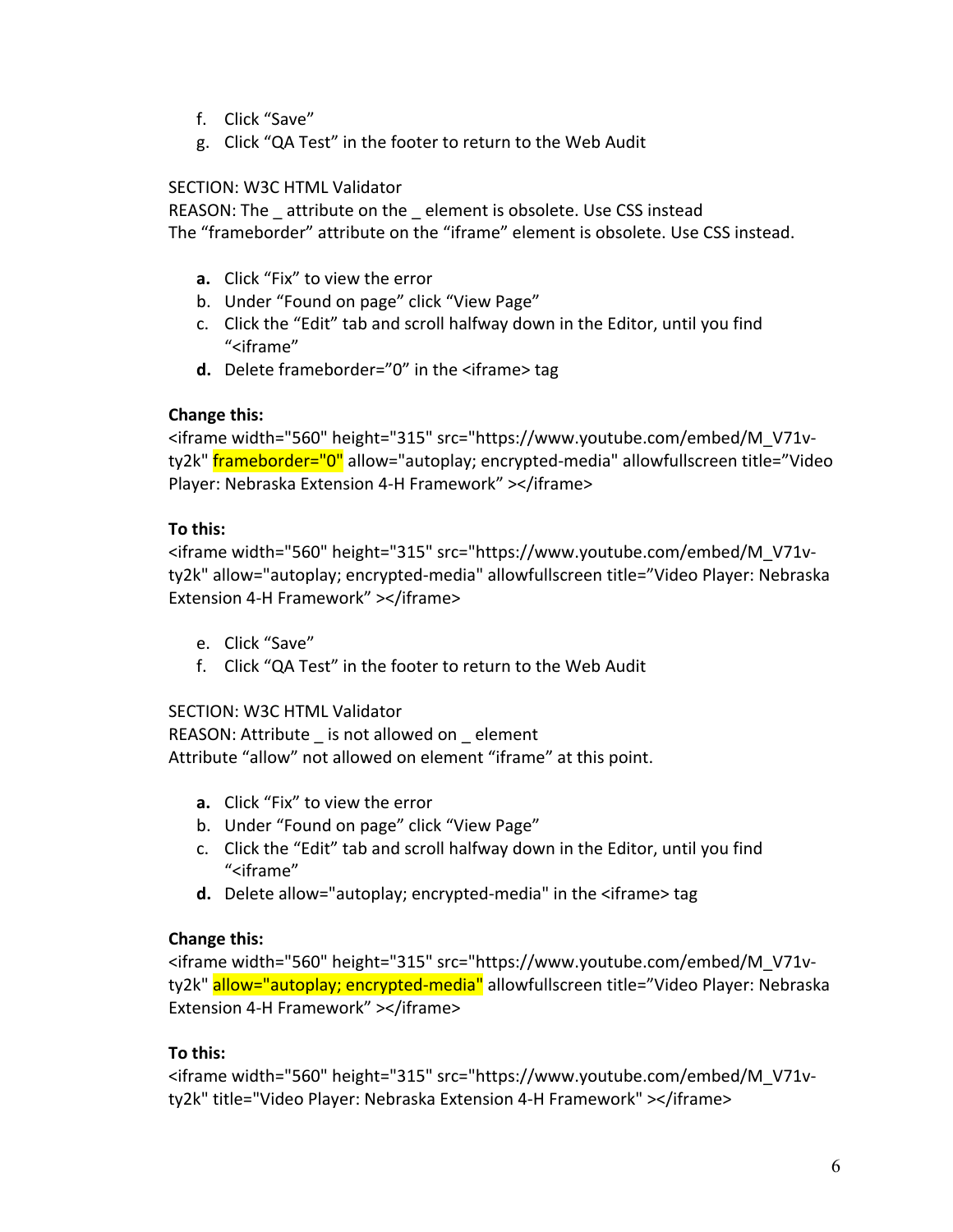- e. Click "Save"
- f. Click "QA Test" in the footer to return to the Web Audit
- g. On the Web Audit page, on the left, click "RESCAN THIS PAGE", refresh and check that the errors are no longer listed on the report.

# **6. Code has hidden characters error**

SECTION: W3C HTML Validator REASON: Forbidden code point

Hidden characters can't be seen in the HTML editor. They are usually next to non-alphabetical characters like an apostrophe, hyphen, etc.

- **a.** Click "Fix" to view the error
- b. Under "HTML Context:" select and copy a few words (example: they can't stop)
- c. Under "Found on page" click "View Page"
- d. Click the "Edit" tab and search for the error
- e. Delete the word "can't" in the sentence "It's an experience they can't stop talking about" and retype it
- f. Click "Save"
- g. Click "QA Test" in the footer to return to the Web Audit

# **7. Link to external site is broken error**

SECTION: Link Checker REASON: Could not resolve host https://4-h.unl.edu/

A site should never have broken links. Replace a broken link with a working link or remove it all together.

- a. Click "Fix" to view the error
- b. Under "Value Found" select and copy the link *(do not copy the slash on the end)* (example: https://4-h.unl.edu)
- c. Under "Found on page" click "View Page"
- d. Click the "Edit" tab and search for the error

**Change this:**

https://4-h.unl.edu

**To this:** https://4h.unl.edu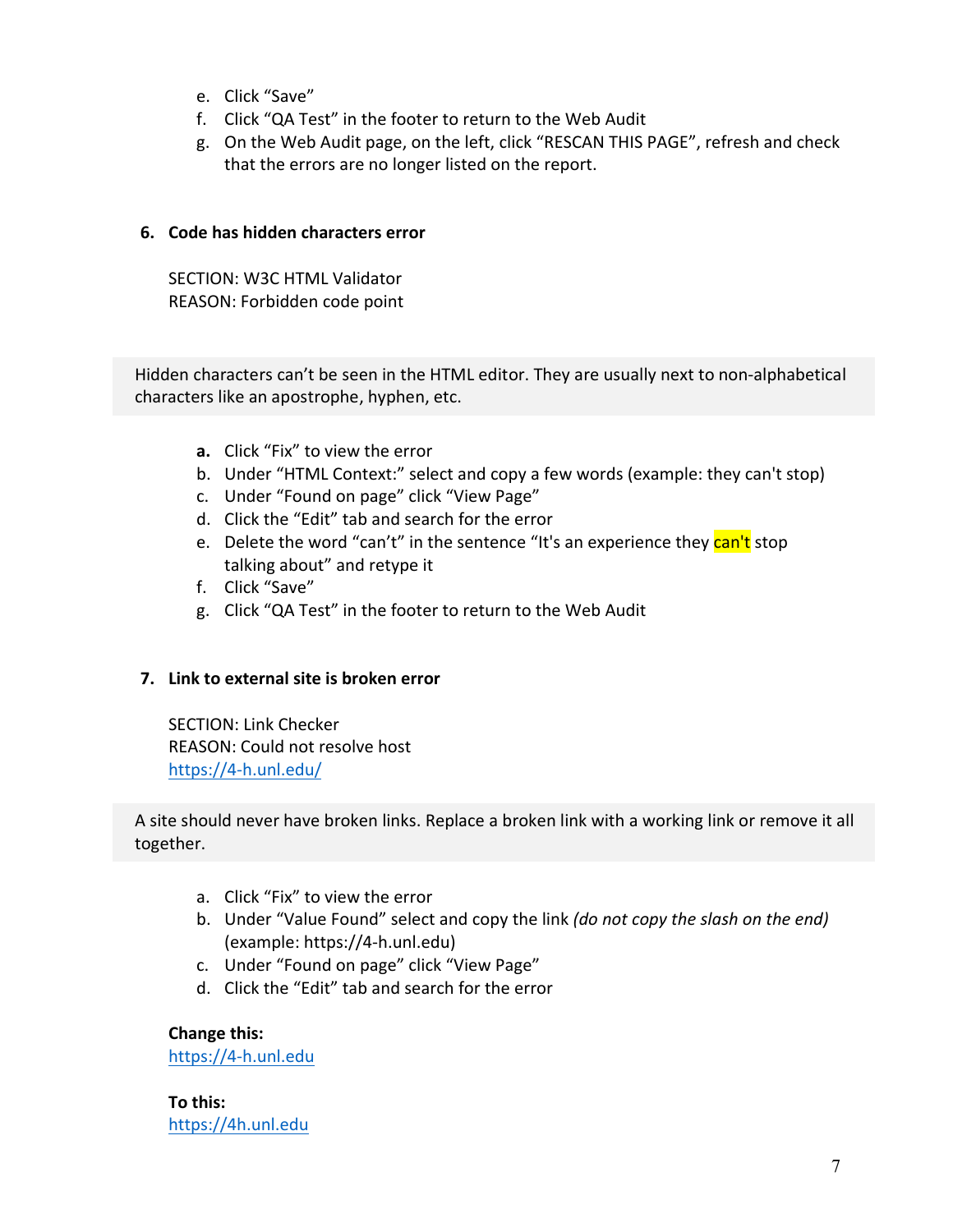- e. Click "Save"
- f. Click "QA Test" in the footer to return to the Web Audit

#### **8. Spelling error**

SECTION: Spelling (beta) REASON: Spelling Error

- **a.** Click "Fix" to view the error
- b. Under "Value Found" select and copy the misspelled word (example: orginization)
- c. Under "Found on page" click "View Page"
- d. Click the "Edit" tab and search for the error

#### **Change this:**

orginization

#### **To this:** organization

Not all spelling errors listed will be true spelling errors. Names, technical terms, and locations sometimes display as errors. You can click "Create an override for this mark" to remove false positives from the list or just ignore them as you scan the list for real errors. They do not affect vour Web Audit score.

- e. Click "Save"
- f. Click "QA Test" in the footer to return to the Web Audit
- g. On the Web Audit page, on the left, click "RESCAN THIS PAGE", refresh and check that the errors are no longer listed on the report.

# **9. Responsive Table error**

SECTION: W3C HTML Validator REASON: Duplicate ID Duplicate ID "t250347\_row\_1col\_2"

Sometimes it's easier to regenerate a table than it is to find and fix errors in the table code. When regenerating a table you'll need to check the box for the header and enter the table title.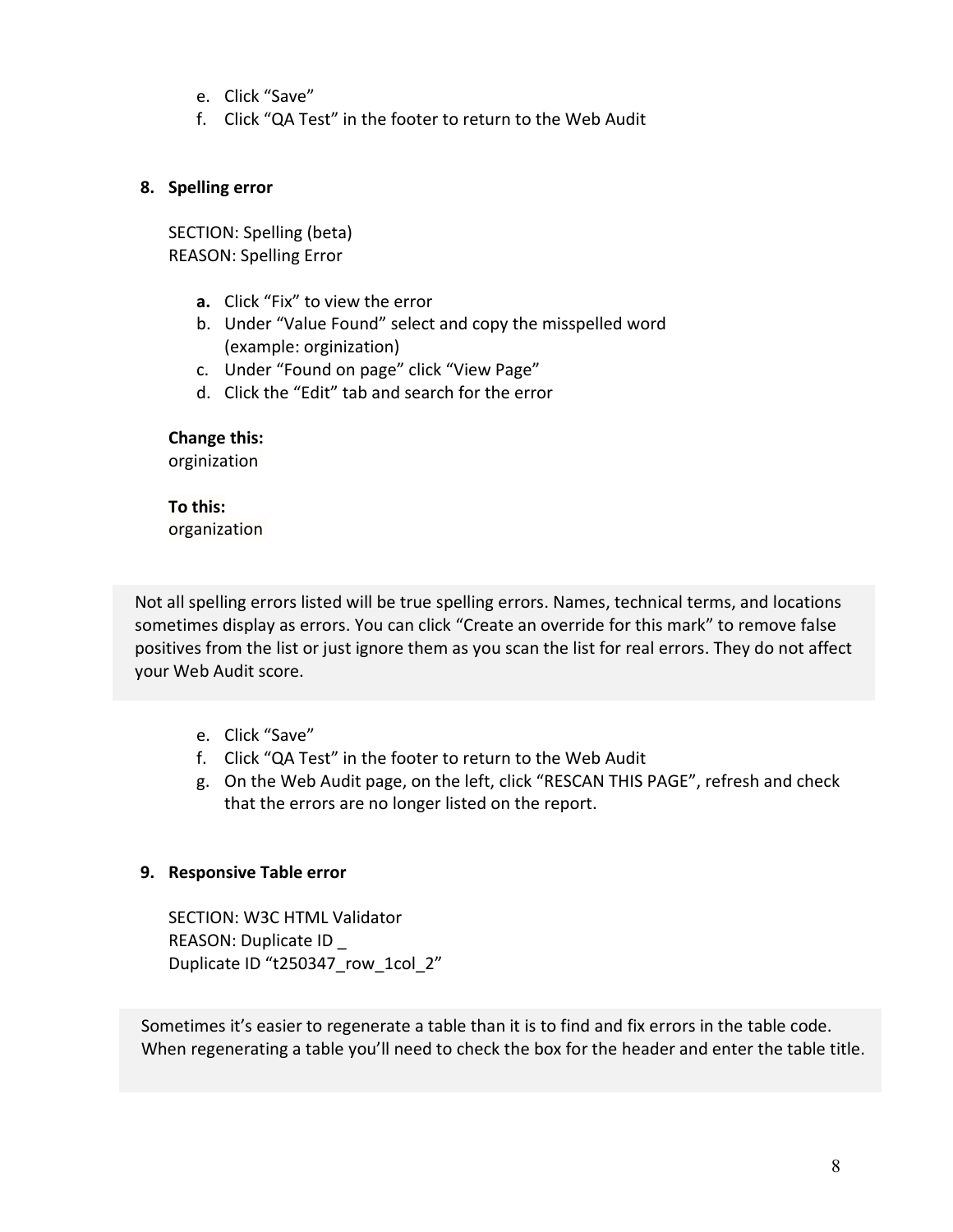- a. Click "Fix" to view the error
- b. Under "HTML Context:" select and copy the table id value (example: t250347\_row\_1col\_1)
- c. Under "Found on page" click "View Page"
- d. Click the "Edit" tab and search for the table id
- **e.** Scroll up to where the table code begins. Select and copy everything from the opening table tag to the ending table tag.



- f. In a new tab or browser window, go to the Responsive Table Generator https://go.unl.edu/d4ne
- *g.* Click the "PASTE HTML TABLE CODE" button (if you see a "RESET ALL DATA" *button click it)*
- h. Click in the "HTML Table Element" box and paste your code
- i. Click "GENERATE RESPONSIVE TABLE"
- j. Check the box next to "First Row as table header"
- k. Enter a "Table Title". In this example, enter the text that was in-between the opening and closing caption tags of the code you copied, "Difference Between Clover Kids and 4-H"
- I. Copy the code in the "HTML Output" box.
- m. Go back to your about 4-H page. Delete the old table code and paste the new table code
- n. Click "Save"
- o. Click "QA Test" in the footer to return to the Web Audit